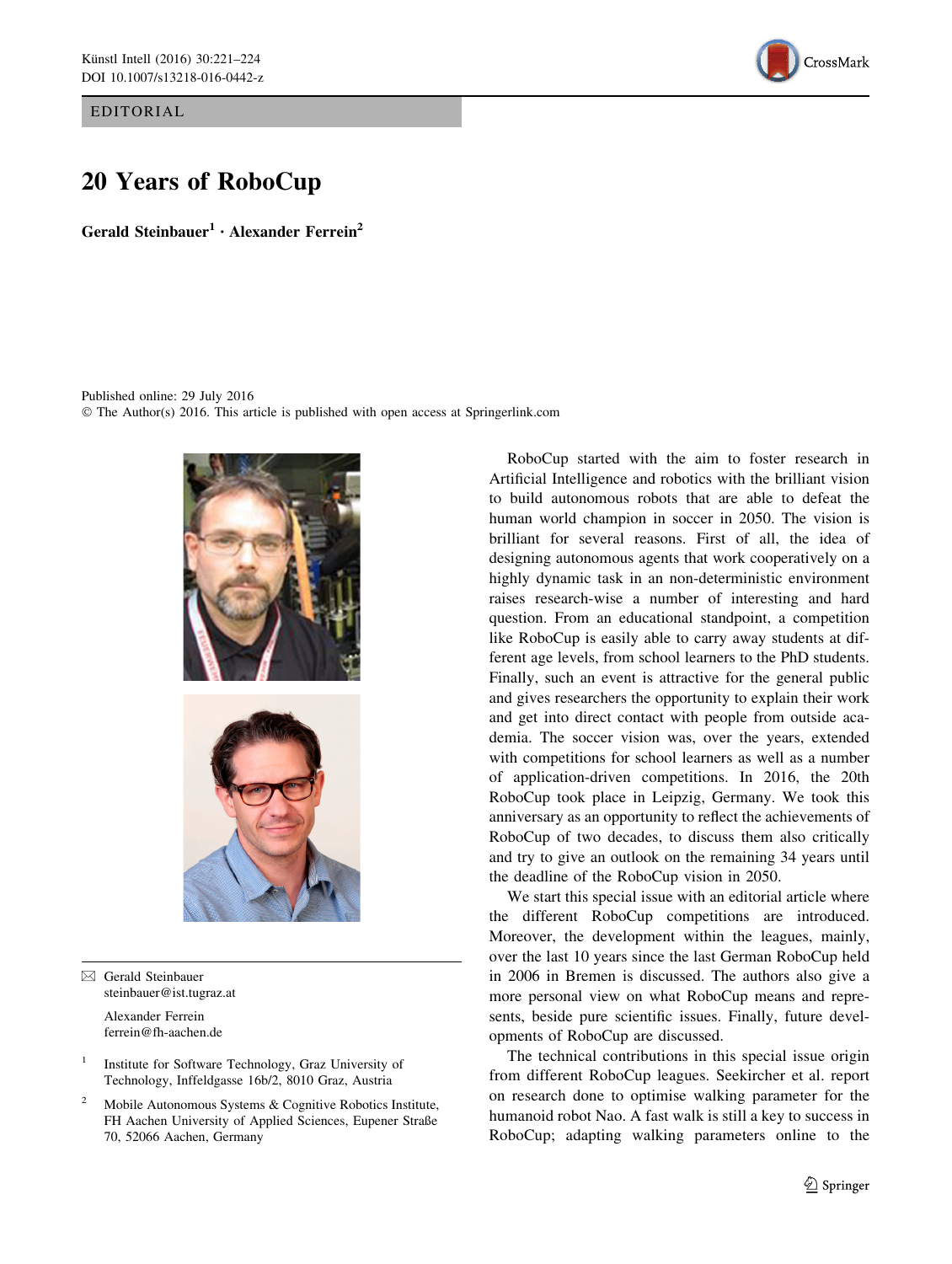actual behaviour of the robot is crucial, in particular, because RoboCup will ever more increase the realism of the games, for instance, by playing on grass and uneven ground. The paper by Baltes et al. is also about humanoid robots. The authors address the problem of motion planning for humanoids. They propose a sample-based tree planner and combine it with an incremental simulator. This allows to ensure that the robot is dynamically stable when executing a motion command. Schiffer gives a report on a cognitive robot architecture that origins from the RoboCup@Home league. In this league, robots perform domestic tasks in an home environment such as fetch objects or guide people. Therefore, adaptive human-like reasoning and human-robot interaction are among others the key questions. In their article, Sheh et al. reflect on the development of the RoboCup rescue league during the last 16 years. Rescue was introduced as the first applicationoriented competition after the big Kobe earthquake when observing a lack of technology to deal with such disasters. The article reports on the development of real robots, mainly on individual capabilities such as navigation and mapping of these robots as well as on developments in simulations which mainly concern cooperation and coordination. Romay et al. give insights into their work on semi-automated manipulation of object with a humanoid robot. Although a large part of the work is related to the DARPA Robotics Challenge where the goal is to develop humanoid robots that can support first responders, the work show that RoboCup is well able to cooperate with other competitions and to exchange ideas between different events. Finally, Niemueller et al. report on activities in the RoboCup Industrial league. This application-oriented league is rather young and pushes the research into the direction of use-cases in logistics and smart factories. The article introduces the central game infrastructure that is important to conduct the competition in a fair way, but also allows to collect useful data and to set up well-defined benchmarks and experiments. This is important for a sound evaluation of the developed methods. In the next article, Kohlbrecher et al. give an overview on a research project that spins off of the activities the research group set in RoboCup Rescue and the DARPA Robotics Challenge. In the article, the authors introduce their robot system designed for the ARGOS Challenge where the use-case is the automated inspection and maintenance of oil and gas rigs. Finally, Allgeuer et al. report on the development of the igus Humanoid Open Platform. This platform is a light-weight 92 cm heigh humanoid robot with all its body parts being 3D printed.

This platform is an open design and was developed in a collaboration between researchers at the University of Bonn and igus GmbH, a leading manufacturer of polymer bearings and energy chains.

The special issue is rounded up with three interviews. The interviews were done with people who are with the RoboCup for quite a while and look at various different aspects. We start with Minoru Asada who is one of the founder of RoboCup initiative and knows the entire history of RoboCup. He will give fascinating insights in the motivation to found RoboCup and its influence on research in AI and robotics. The interview with Rodolphe Gelin from Aldebaran Robotics reports on the fruitful cooperation of RoboCup and the vendor of Nao. This interview also focuses on the training aspects and the perception of RoboCup by the industry. Finally, in the interview with Hans-Arthur Marsiske, a writer and journalist who accompanied RoboCup for more than a decade, a motivation for basic research and a rather critical view on the responsibility of RoboCup for its developed technology is given.

## 1 Content

#### 1.1 Editorial

Ferrein, Steinbauer: 20 Years of RoboCup—A Subjective Retrospection

## 1.2 Technical Contributions

Seekircher, Visser: An Adaptive LIPM-based Dynamic Walk using Model Parameter Optimization on Humanoid Robots

Baltes, Bagot, Sadeghnejad, Anderson, Hsu: Full-Body Motion Planning for Humanoid Robots Using Rapidly Exploring Random

Schiffer: Integrating Qualitative Reasoning and Human-Robot Interaction in Domestic Service Robotics

Sheh, Schwertfeger, Visser: 16 years of RoboCup Rescue

Romay, Kohlbrecher, von Stryk: An Object Template Approach to Manipulation for Humanoid Avatar Robots for Rescue Tasks

Niemueller, Zug, Schneider, Karras: Knowledge-Based Instrumentation and Control for Competitive Industry-Inspired Robotic Domains

#### 1.3 Research Projects

Kohlbrecher, von Stryk: From RoboCup Rescue to Supervised Autonomous Mobile Robots for Remote Inspection of Industrial Plants

Allgeuer, Farazi, Ficht, Schreiber, Behnke: The igus Humanoid Open Platform—A Child-sized 3D Printed Open-Source Robot for Research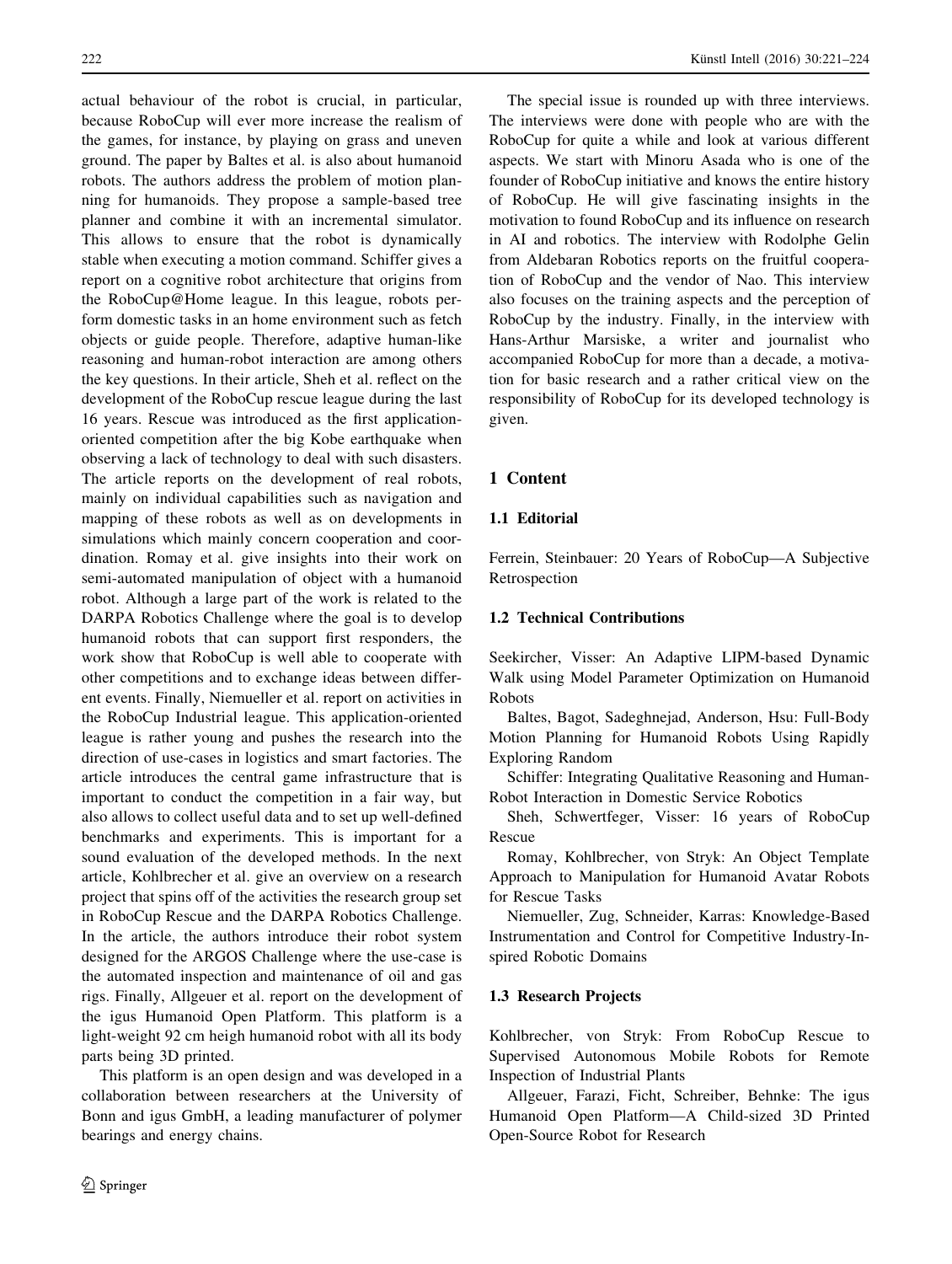# 1.4 Interviews

Ferrein, Steinbauer: Interview with Prof. Minoru Asada Ferrein, Steinbauer: Interview with Dr. Rodolphe Gelin Ferrein, Steinbauer: Interview with Dr. Hans-Arthur Marsiske

## 1.5 Conference Report

Wachsmuth, Wrede: RoboCup 2016 Leipzig

# 2 Service

# 2.1 Journals

- Robotics & Autonomous Systems [\(http://www.elsevier.](http://www.elsevier.com) [com](http://www.elsevier.com))
- Autonomous Agents & Multi-Agent Systems [\(http://](http://www.springer.com) [www.springer.com\)](http://www.springer.com)
- International Journal of Robotics and Automation [\(http://www.actapress.com/\)](http://www.actapress.com/)
- Autonomous Robots (<http://www.springer.com>)
- Artificial Intelligence ([http://www.elsevier.com\)](http://www.elsevier.com)
- Applied Artificial Intelligence ([http://www.tandfonline.](http://www.tandfonline.com/) [com/](http://www.tandfonline.com/))
- Journal of Field Robotics [\(http://onlinelibrary.wiley.](http://onlinelibrary.wiley.com/) [com/](http://onlinelibrary.wiley.com/))
- International Journal of Humanoid Robotics [\(http://](http://www.worldscinet.com/ijhr) [www.worldscinet.com/ijhr](http://www.worldscinet.com/ijhr))
- IEEE Transactions on Robotics (T-RO), IEEE Robotics and Automation Society ([http://www.ieee-ras.org/tro\)](http://www.ieee-ras.org/tro)
- Künstliche Intelligenz ([http://www.kuenstliche-intelli](http://www.kuenstliche-intelligenz.de/) [genz.de/\)](http://www.kuenstliche-intelligenz.de/)
- Machine Learning [\(http://www.springer.com\)](http://www.springer.com)

# 2.2 Conferences

- International RoboCup Symposium ([http://www.robo](http://www.robocup.org) [cup.org](http://www.robocup.org))
- International Conference on Intelligent Robots and Systems (IROS) (<http://www.ieee-ras.org/>)
- International Conference on Robotics and Automation (ICRA) [\(http://www.ieee-ras.org/\)](http://www.ieee-ras.org/)
- International Conference on Advanced Robotics (ICAR) [\(http://www.ieee-ras.org/\)](http://www.ieee-ras.org/)
- International Conference on Intelligent Autonomous Systems (<http://www.ias-14.org/>)
- International Conference on Machine Learning (ICML) [\(http://icml.cc/](http://icml.cc/))
- International Joint Conference on Artificial Intelligence (IJCAI) ([http://www.ijcai.org/\)](http://www.ijcai.org/)
- 
- European Conference on Artificial Intelligence (ECAI) [\(http://www.ecai2016.org/](http://www.ecai2016.org/))
- International Conference on Autonomous Agents and Multiagent Systems (AAMAS) ([https://sis.smu.edu.sg/](https://sis.smu.edu.sg/aamas2016) [aamas2016](https://sis.smu.edu.sg/aamas2016))
- IEEE International Symposium on Robot and Human Interactive Communication (RO-MAN) [\(http://www.](http://www.ieee-ras.org/) [ieee-ras.org/\)](http://www.ieee-ras.org/)
- International Symposium on Safety, Security and Rescue Robotics (SSRR) ([http://www.ieee-ras.org/\)](http://www.ieee-ras.org/)
- International Conference on Human-Robot-Interaction (HRI) (<http://www.ieee-ras.org/>)
- International Conference on Automated Planning and Scheduling (ICAPS) (<http://www.icaps-conference.org/> )

# 2.3 Books

- Siciliano and Khatib. Springer Handbook of Robotics. Springer. Second Edition. 2017.
- Russel and Norvig. Artificial Intelligence: A Modern Approach. Third Edition. Pearson Education. 2010.
- Wooldridge. An Introduction to Multi-Agent System. Second Edition. John Wiley & Sons. 2009.

# 2.4 Online Resources

- The RoboCup Federation [\(http://www.robocup.org\)](http://www.robocup.org)
- RoboCup Humanoid League ([https://www.robocuphu](https://www.robocuphumanoid.org/) [manoid.org/\)](https://www.robocuphumanoid.org/)
- The RoboCup Soccer Simulator ([https://sourceforge.](https://sourceforge.net/projects/sserver/) [net/projects/sserver/\)](https://sourceforge.net/projects/sserver/)
- RoboCup Small Size vision ([https://github.com/Robo](https://github.com/RoboCup-SSL/ssl-vision) [Cup-SSL/ssl-vision](https://github.com/RoboCup-SSL/ssl-vision))
- RoboCup Standard Platform League ([http://www.tzi.](http://www.tzi.de/spl/) [de/spl/\)](http://www.tzi.de/spl/)
- RoboCup Rescue Agent Simulation ([http://roborescue.](http://roborescue.sourceforge.net/) [sourceforge.net/\)](http://roborescue.sourceforge.net/)
- RoboCup@Home League [\(http://www.robocupathome.](http://www.robocupathome.org/) [org/](http://www.robocupathome.org/))
- RoboCup Logistics League ([http://www.robocup-logis](http://www.robocup-logistics.org/) [tics.org/\)](http://www.robocup-logistics.org/)
- RoboCup@Work League [\(http://www.robocupatwork.](http://www.robocupatwork.org/) [org/](http://www.robocupatwork.org/))
- RoboCupJunior Leagues (<http://rcj.robocup.org/>)

# 2.5 Mailing Lists

– RoboCup Worldwide—General Information [\(https://](https://lists.cc.gatech.edu/mailman/listinfo/%20robocup-worldwide) [lists.cc.gatech.edu/mailman/listinfo/ robocup](https://lists.cc.gatech.edu/mailman/listinfo/%20robocup-worldwide)[worldwide\)](https://lists.cc.gatech.edu/mailman/listinfo/%20robocup-worldwide)